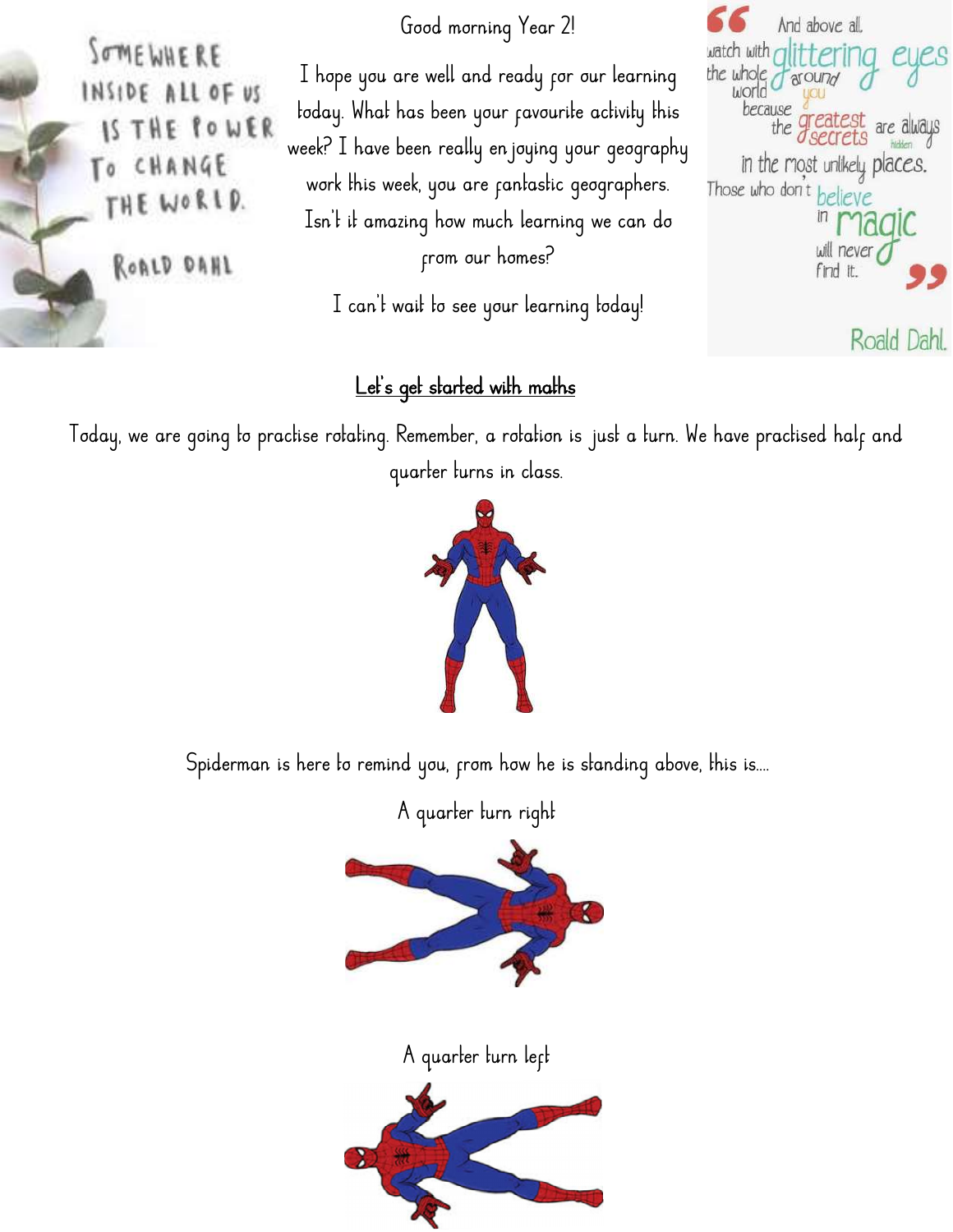

Today, you are going to make your own superhero rotate. Give yourself I minute to quickly draw a super hero....<br>Now, you are going to need to follow my rotation instruction... look how spiderman does it... Now, you are going to need to follow my rotation instruction... look how spiderman does it... ing to make your own superhero rotate. Give yourself I minute to quickly draw a super hero....<br>A quarter turn left, a half turn right, a quarter turn right, a half turn left<br>A quarter turn left, a half turn right, a quarte



**Start**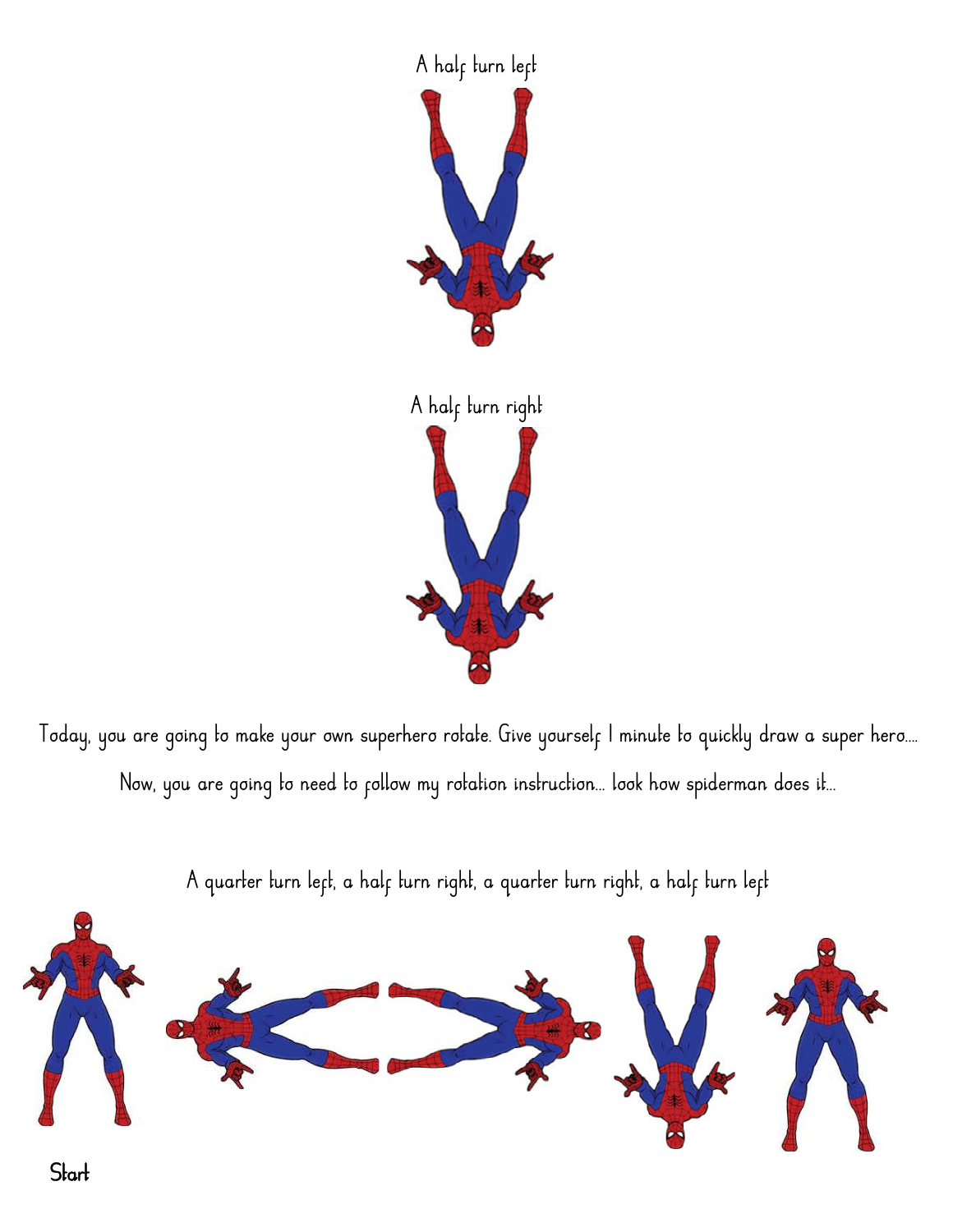Look at Spidey spin round!

Look at Spidey spin round!<br>Now, you try with your superhero. You could use a teddy or doll to show how your superhero would spin to help<br>you. you. with your superhero. You could use a teddy or doll to show how your superhero would spin to help<br>you.<br>Email me a picture of your spinning superheroes, following my instructions for  $\frac{5 \text{ do jos.}}{5}$ <br>There is a super challen Now, you try with your superhero. You could use a teddy or doll to show how your superhero would spin to help<br>you.<br>Email me a picture of your spinning superheroes, following my instructions for 5 dojos.<br>There is a super ch

Email me a picture of your spinning superheroes, following my instructions for 5 do jos.

- 1. Half turn right, half turn left
- 2. Quarter turn left, half turn left, half turn right

3. Quarter turn right, half turn right, quarter turn left, half turn left

4. Half turn left, half turn left, quarter turn right, half turn right

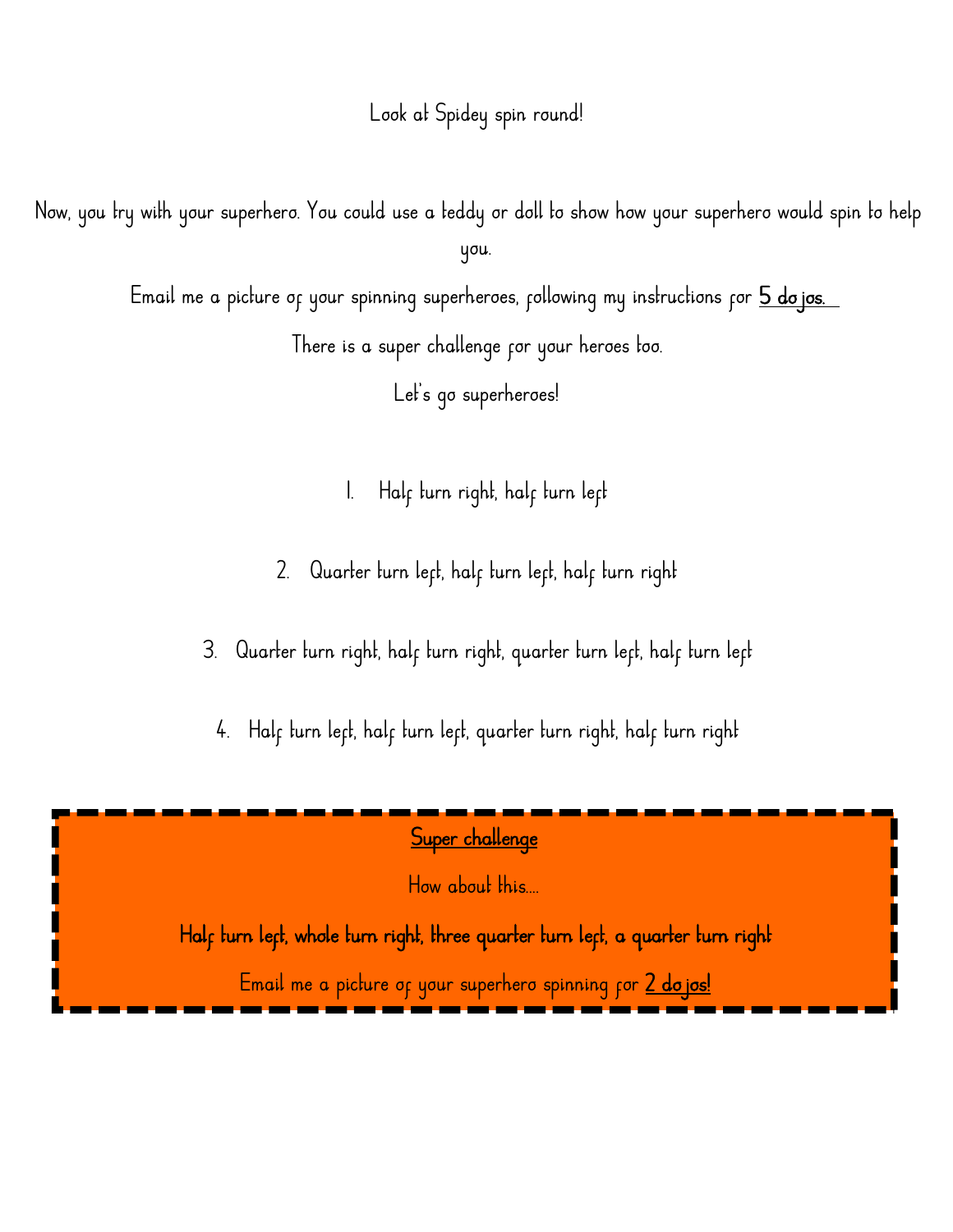Now, turn on your writing brain for our next lesson<br>Today, we are going to practise writing an amazing introduction to a story. Now, turn on your writing brain for our next lesson.<br>Today, we are going to practise writing an amazing introduction to a story.<br>Ireat introduction will tell the reader where and when the story is taking place. Now, turn on your writing brain for our next lesson.<br>Today, we are going to practise writing an amazing introduction to a story.<br>A great introduction will tell the reader where and when the story is taking place.<br>It import Now, turn on your writing brain for our next lesson.<br>Today, we are going to practise writing an amazing introduction to a story.<br>A great introduction will tell the reader where and when the story is taking place.<br>Most impo A great introduction will tell the reader where and when the story is taking place.<br>Most importantly, in just the first few sentences you need to grab the reader's attention.<br>Have a look at the picture below...



is happening in the picture?<br>Where is it happening?<br>Who are the characters? Franking in the picture?<br>Where is it happening?<br>Who are the characters?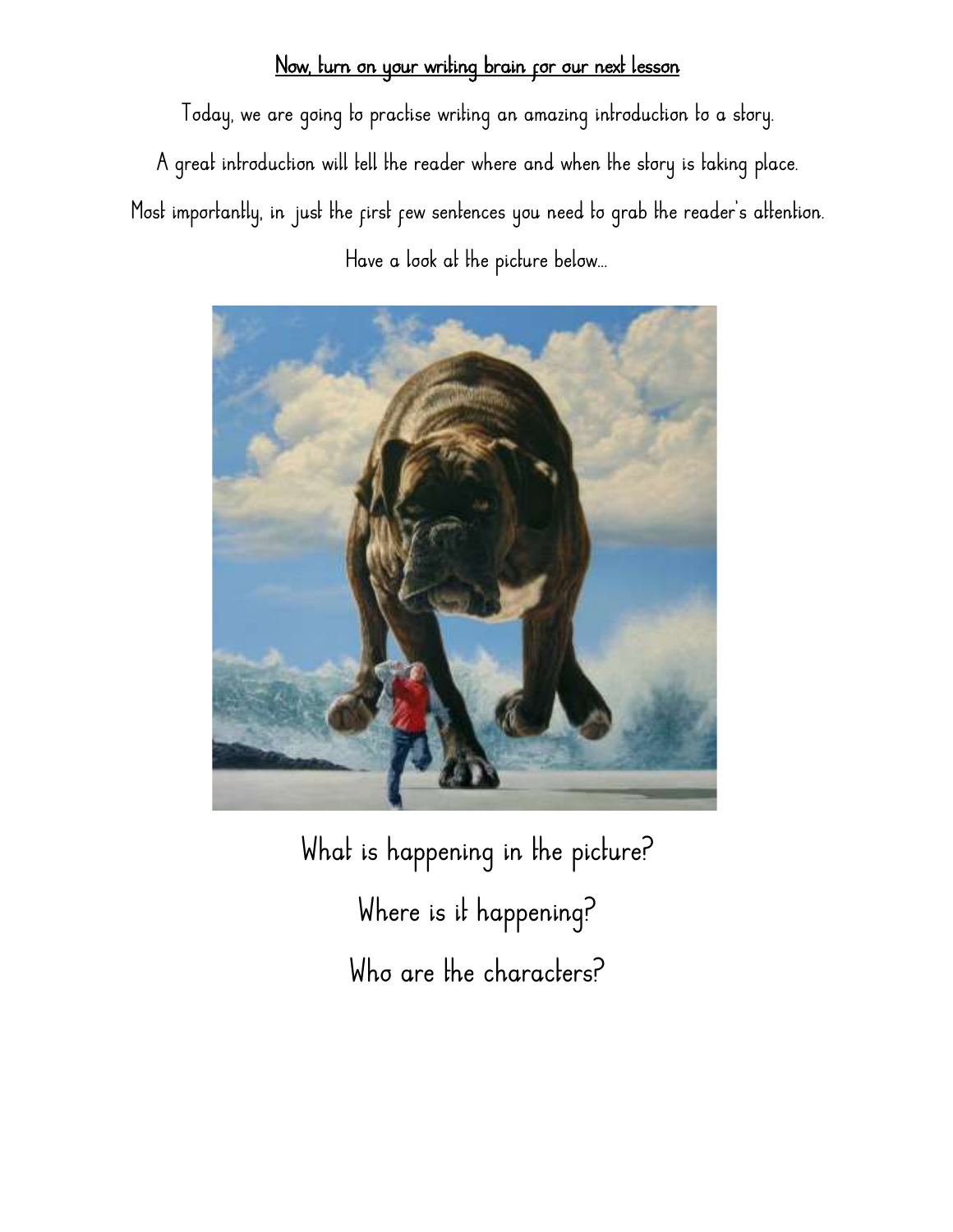I want you to write an interesting introduction to this story. Think about what you could use itroduction to this story. Think about wh<br>in your story opener.<br>simile

simile

adjective

in your siory opener.<br>simile<br>ad jective<br>expanded noun phrase<br>u use a range of punctuation? simue<br>
ad jective<br>
expanded noun phrase<br>
Can you use a range of punctuation?<br>
! ? ...

! ? …

. Make sure to check your capital letters, full stops and write in your best Kinetic Letters too. Make sure to check your capital letters, full stops and write in your best Kinetic Letters too.<br>Send me a picture of your brilliant introductions.

If I think it is exciting, you will get 4 dojos.

a picture of your brilliant introductions.<br><mark>iink it is exciting, you will get <u>4 do jos.</u><br>Our last lesson today, is geography<br>out geography in our homes and local area. T</mark>  $\frac{1}{\sqrt{5}}$  I think it is exciting, you will get  $\frac{4}{1}$  do jos.<br>Our last lesson today, is geography<br>This week we have thought about geography in our homes and local area. Today, we are<br>going to think about the geograp <u>Our last lesson today, is geography</u><br>we thought about geography in our homes and local area. Today, we are<br>going to think about the geography outside our windows!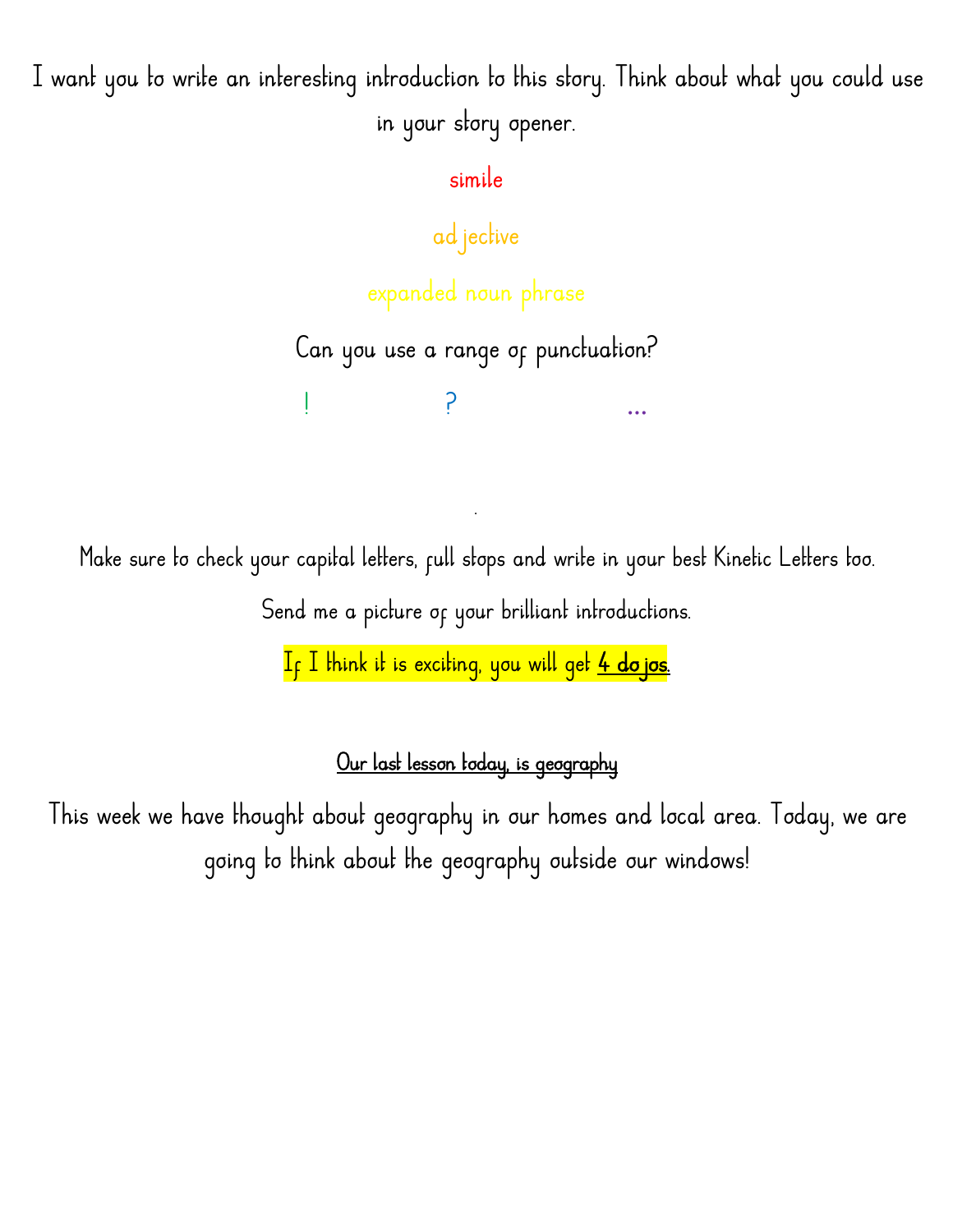Have a look outside your window, this is what I can see.





First, I am going to think about the human features I can see outside. I can see a road, a house, and<br>I think I can see a fence. THE TREE IS CONTROLLED TO THE TREE CALCULATED TO THE TREE CALCULATED TO THE TREE CALCULATED TO THE TREE CALCULATED TO THE TREE CALCULATED TO THE TREE CALCULATED TO THE TREE CALCULATED TO THE TREE CALCULATED TO THE TREE CAL oing to think about the human features I can see outside. I can see a road, a house, and<br>I think I can see a fence.<br>Then, think about the physical features, I can see a field in the background.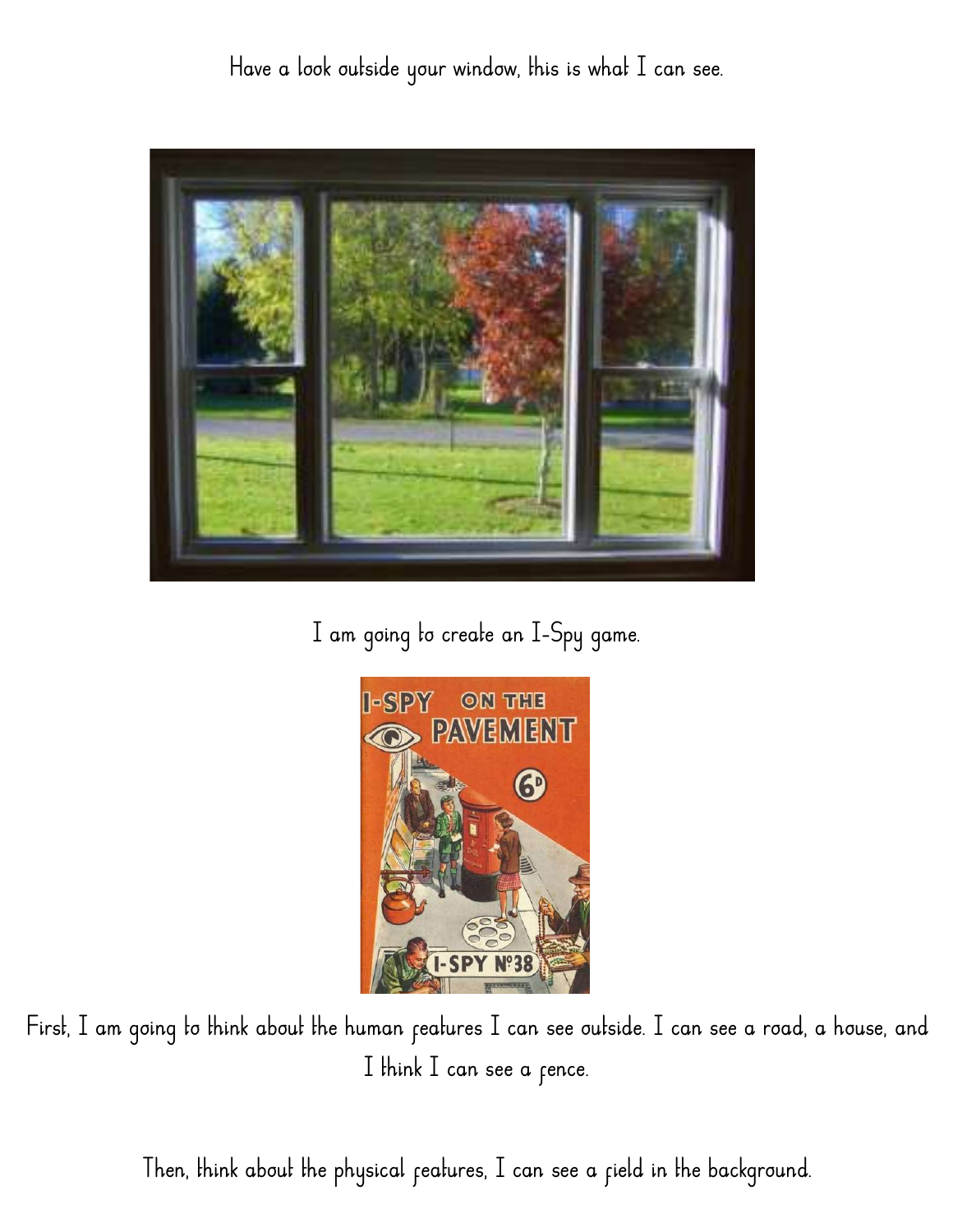Are the trees and grass, physical or human?

Are the trees and grass, physical or human?<br>Human features- something made by humans, e.g. A building<br>ical features- something that naturally exists in nature, e.g. A river Physical features- something that naturally exists in nature, e.g. A river

Human features- something made by humans, e.g. A building<br>Physical features- something that naturally exists in nature, e.g. A river<br>That's right, the trees and the grass were put there by humans, so is a human feature. We Physical features- something that naturally exists in nature, e.g. A river<br>hat's right, the trees and the grass were put there by humans, so is a human feature. Well done!<br>Now, I am going to create a little I-Spy checklist That's right, the trees and the grass were put there by humans, so is a human feature. Well done! Now, I am going to create a little I-Spy checklist for outside my house. It might look like this...

| Human <sub>features</sub>                                                                                                 | Physical reatures |
|---------------------------------------------------------------------------------------------------------------------------|-------------------|
| Road                                                                                                                      | Field             |
| House                                                                                                                     |                   |
| Fence                                                                                                                     |                   |
| Lamp post                                                                                                                 |                   |
| Cars                                                                                                                      |                   |
| You can add pictures to your I-Spy checklist if you want!                                                                 |                   |
| You could create your checklist on your daily exercise!                                                                   |                   |
| Send me your checklist with your picture for <u>3 do jos a</u> nd I will see how<br>many geographical reatures I can spy! |                   |

You could create your checklist on your daily exercise!<br>
Wecklist with your picture for <u>3 do jos a</u>nd I will see how<br>
many geographical features I can spy!<br>
My physical features near you, can you tell me the three

Send me your checklist with your picture for 3 do jos and I will see how<br>many geographical features I can spy!<br>If there aren't any physical features near you, can you tell me the three<br>physical features nearest to your hou hecklist with your picture for **3 do jos** and I will see how<br>many geographical features I can spy!<br>uny physical features neare you, can you tell me the three<br>physical features nearest to your house?